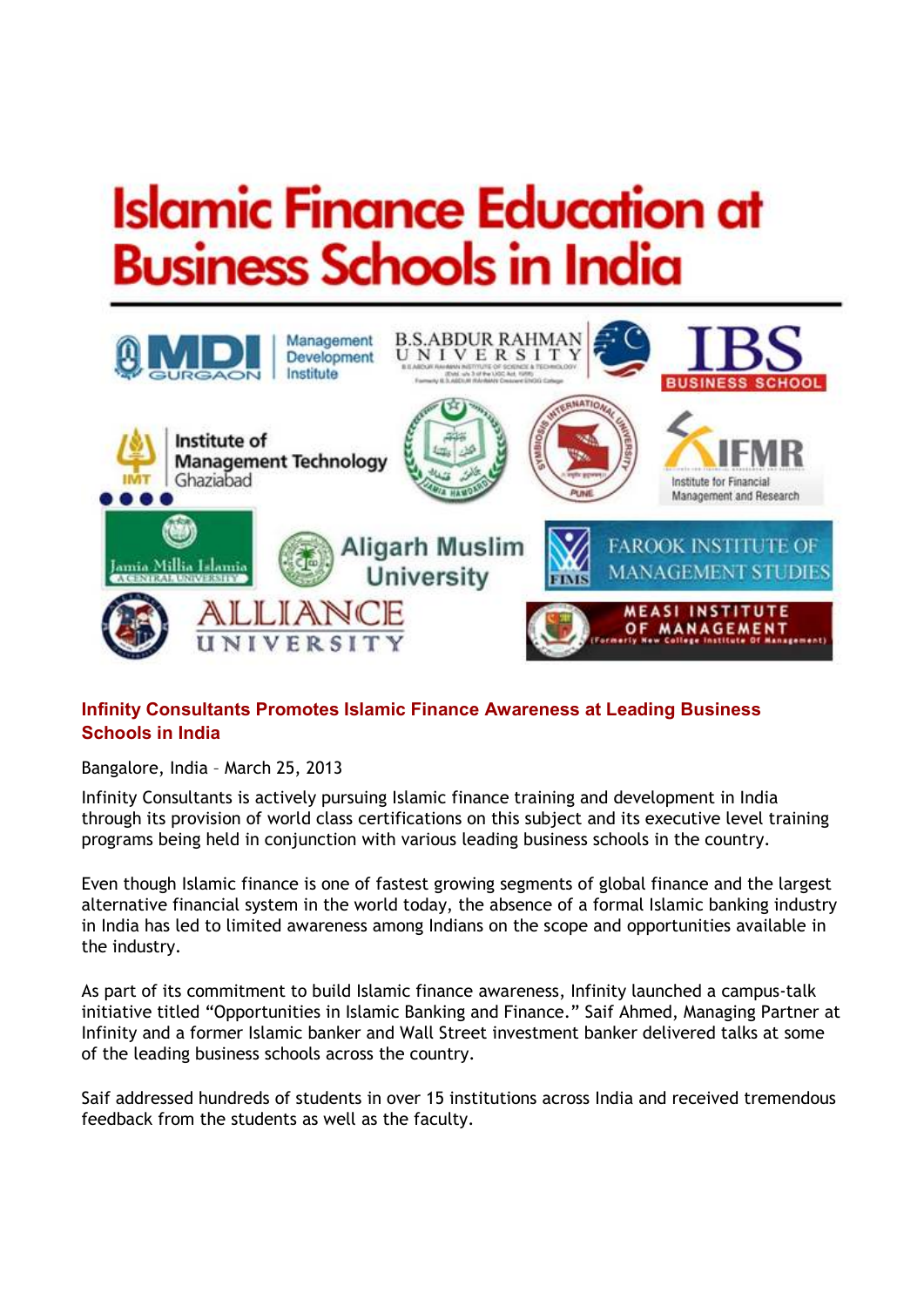Drawing on his experience as a former Islamic banker, Saif stressed on the underlying ethical nature of Islamic financial products during his talks and offered many practical insights on how to prepare for a career in this industry.

Several institutions have expressed an intention to include an Islamic finance elective in their curriculum.

To schedule a talk at your school or university email training@infinity-consult.com

## **Feedback from the audience:**

"This event was an eye-opener for all the students and showed us a brand new career path and an opportunity that we were not aware of." **Harsh Saxena - MBA Student Symbiosis School of Banking Management, Pune**

"Islamic banking as word is known to many but the actual concepts behind its working are alien to a majority of the people. With its unique concept of loan advancement, it is quite evident how this kind of practice if prevalent would have prevented the recent financial turmoil… All these & many more concepts discussed made it an enriching experience." **Himanshu Arora - MBA Student Management Development Institute (MDI), Gurgaon** 

"An eye opener to the world of Islamic banking and the opportunities that exist in this field." **Ramesh P. A** - **DGM, Corporate Relations Indian Business School (IBS), Bangalore**

"The slides added impetus to your words, and gave everyone a good idea about the intricate differences between traditional and Islamic finance. This could not have been accomplished with such simplicity from any other source."

**Managing Committee, Finnacle Investments Club Institute of Management Technology (IMT), Ghaziabad**

"We thank you for visiting our campus to address the students of our third batch during their Induction Programme. We are sure that these young minds would have been enlightened by your rich experience & the information which you shared about the Islamic Finance. We look forward to being associated with you in the future."

**Dr. Bhama Venkataramani – Director** 

**Symbiosis School of Banking Management, Pune** 

"In his lecture, Mr. Saif enlightened the audience by explaining the key attributes of financial instruments offered by Islamic financial institutions. He elaborated the differences between a Shari'a compliant product and conventional financial in a very lucid manner. The Department of Business Administration is extremely thankful to Mr. Saif for coming to the Department." **Dr. Asif Akhtar – Assistant Professor, Dept. of Business Administration Aligarh Muslim University, Aligarh**